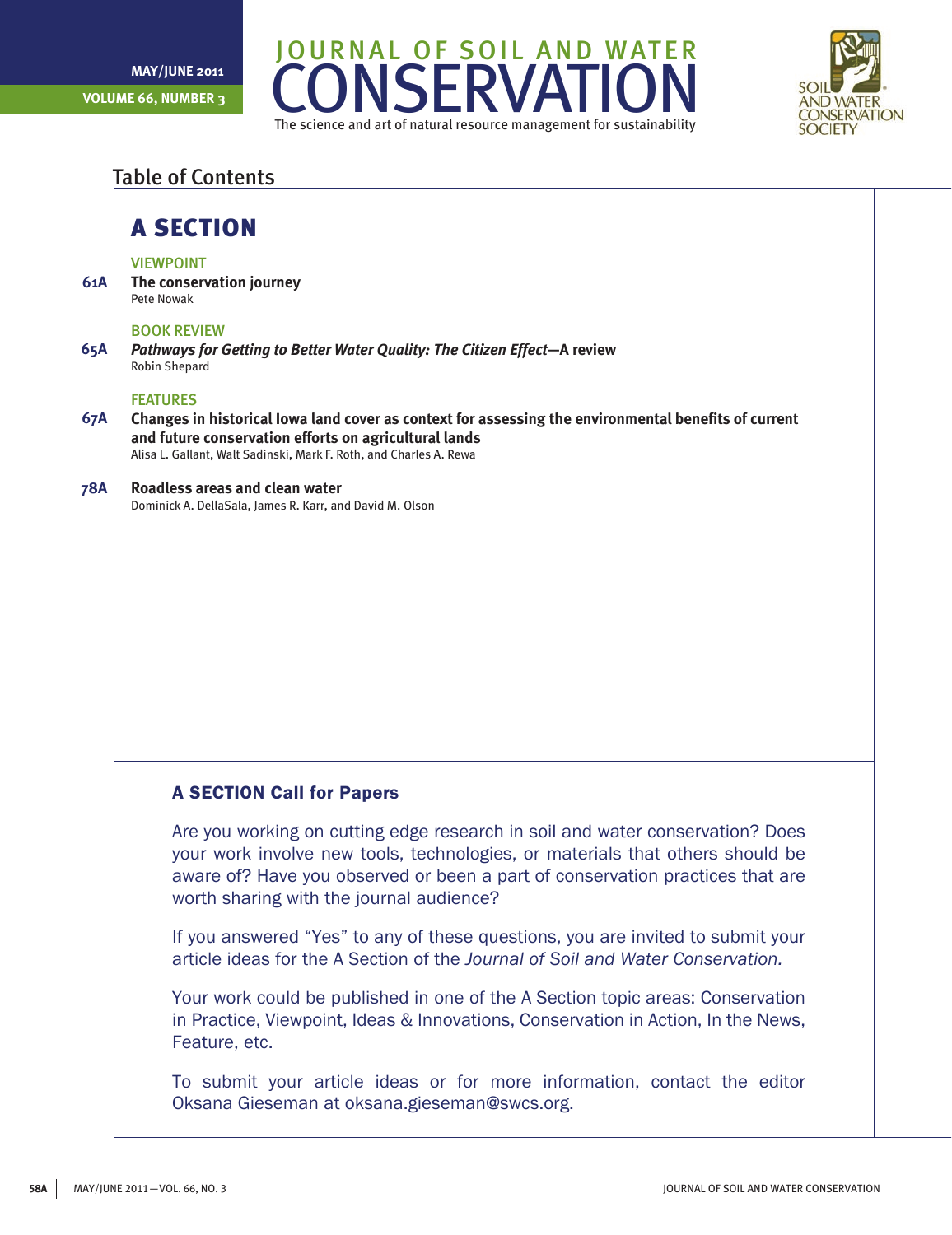

**On the Cover** Single blossoming tree in spring on rural meadow. Photo by Peter Wey.



Printed on 100% post-consumer waste recycled paper with vegetable-based inks.

## Research Section

- **149 A Phosphorus Index transport factor based on variable source area hydrology for New York State** R.D. Marjerison, H. Dahlke, Z.M. Easton, S. Seifert, and M.T. Walter
- **158 The effectiveness of small-scale headwater storage dams and reservoirs on stream water quality and quantity in the Canadian Prairies**

K.H.D. Tiessen, J.A. Elliott, M. Stainton, J. Yarotski, D.N. Flaten, and D.A. Lobb

- **172 Polyacrylamide efficacy for reducing soil erosion and runoff as influenced by slope** S.S. Lee, C.J. Gantzer, A.L. Thompson, and S.H. Anderson
- **178 Soil conditioning index and soil organic carbon in the Midwest and southeastern United States** A.J. Franzluebbers, H.J. Causarano, and M.L. Norfleet
- **183 Landscape position effect on selected soil physical properties of reconstructed prairies in southcentral Iowa** J.G. Guzman and M.M. Al-Kaisi
- **192 Effects of vegetation cover and rainfall intensity on sediment-associated nitrogen and phosphorus losses and particle size composition on the Loess Plateau** G.-H. Zhang, G.-B. Liu, G.-L. Wang, and Y.-X. Wang
- **201 Effect of soil depth and topographic position on plant productivity and community development on 28-year-old reclaimed mine lands** A.F. Wick, S.D. Merrill, T.J. Toy, and M.A. Liebig

# **JOURNAL OF SOIL AND WATER** CONSERVATION o n l i n e

The *Journal of Soil and Water Conservation* is online.

AUTHORS

Please submit manuscripts using the new online manuscript review system.

MORE INFORMATION Go to www.jswconline.org